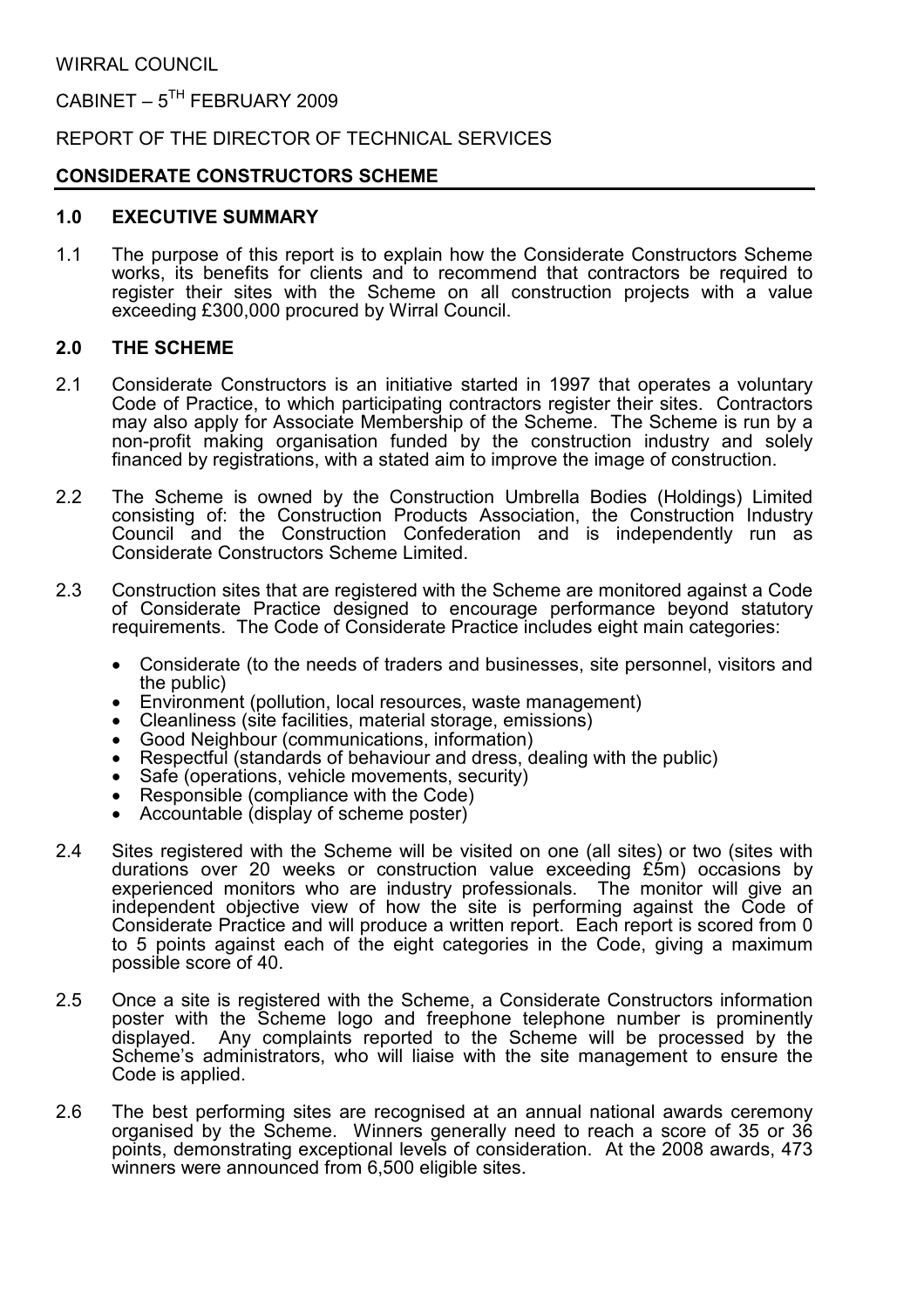2.7 The Scheme is endorsed by the Office of Government Commerce, the Sustainable Construction Group and the National Building Specification. Many Local Authorities are now requiring that sites be registered with the Scheme to comply with Government guidance and in 2008 some 694 sites were registered in the North West region.

## 3.0 BENEFITS OF THE SCHEME

- 3.1 Whilst many of the subject categories monitored by the Scheme are covered by current national legislation (e.g. health and safety, site waste management) and contractors ought to be complying with certain standards in any case, the Considerate Constructors Scheme goes beyond minimum legislative compliance and covers issues which are potentially important to the Council, including community engagement and public image.
- 3.2 The majority of construction projects procured by Wirral Council have a high degree of public interface (e.g. highway improvements, building, repair and maintenance). By requiring contractors to register their sites with the Considerate Constructors Scheme there will be an incentive for contractors to ensure their sites and the immediate vicinity of the sites will be cleaner, tidier and more efficient. The Scheme provides an opportunity under a proven and consistent framework for the Council to secure commitment and confidence in their contractors and to potentially protect and positively promote the image of the Council with fewer occurrences of direct complaints or enquiries from the public.
- 3.3 The Scheme promotes community engagement by contractors and provides added value in terms of quality and sustainability. Registering a site with the Scheme gives projects additional points with environmental assessment methodologies such as BREEAM (Building Research Establishment Environmental Assessment Method) and CEEQUAL (Civil Engineering Environmental Quality Assessment Award Scheme).
- 3.4 The monitoring reports produced, providing a quantitative assessment of performance against the Scheme, promote healthy competition between contractors and could provide the Council with useful performance monitoring data with which to analyse as pre-qualification criteria.
- 3.5 Recent experience of the Scheme in the Department of Technical Services has been positive. At the Floral Pavilion project application of the Scheme resulted in the contractor taking a more active role in community engagement, including organising visits for local school children. At the Vyner School project, the contractor improved levels of site cleanliness as a result of the Scheme audit report.

### 4.0 PROPOSAL

4.1 It is proposed that for all construction contracts with an estimated value in excess of £300,000, a clause be included in the contract requiring the successful contractor to register the site with the Considerate Constructors Scheme.

### 5.0 FINANCIAL IMPLICATIONS

- 5.1 The cost of registering a site with the Scheme is:
	- £200 + VAT for projects valued between £100,000 and £500,000
	- £400 + VAT for projects valued between £500,000 and £5m, and
	- £600 + VAT for projects over £5m
- 5.2 There would be no direct costs passed onto the Council associated with participating in the Scheme. However, clearly some contractors may enhance their tendered rates in order for them to establish systems and procedures capable of delivering high performance against the Code of Considerate Practice and to cover the